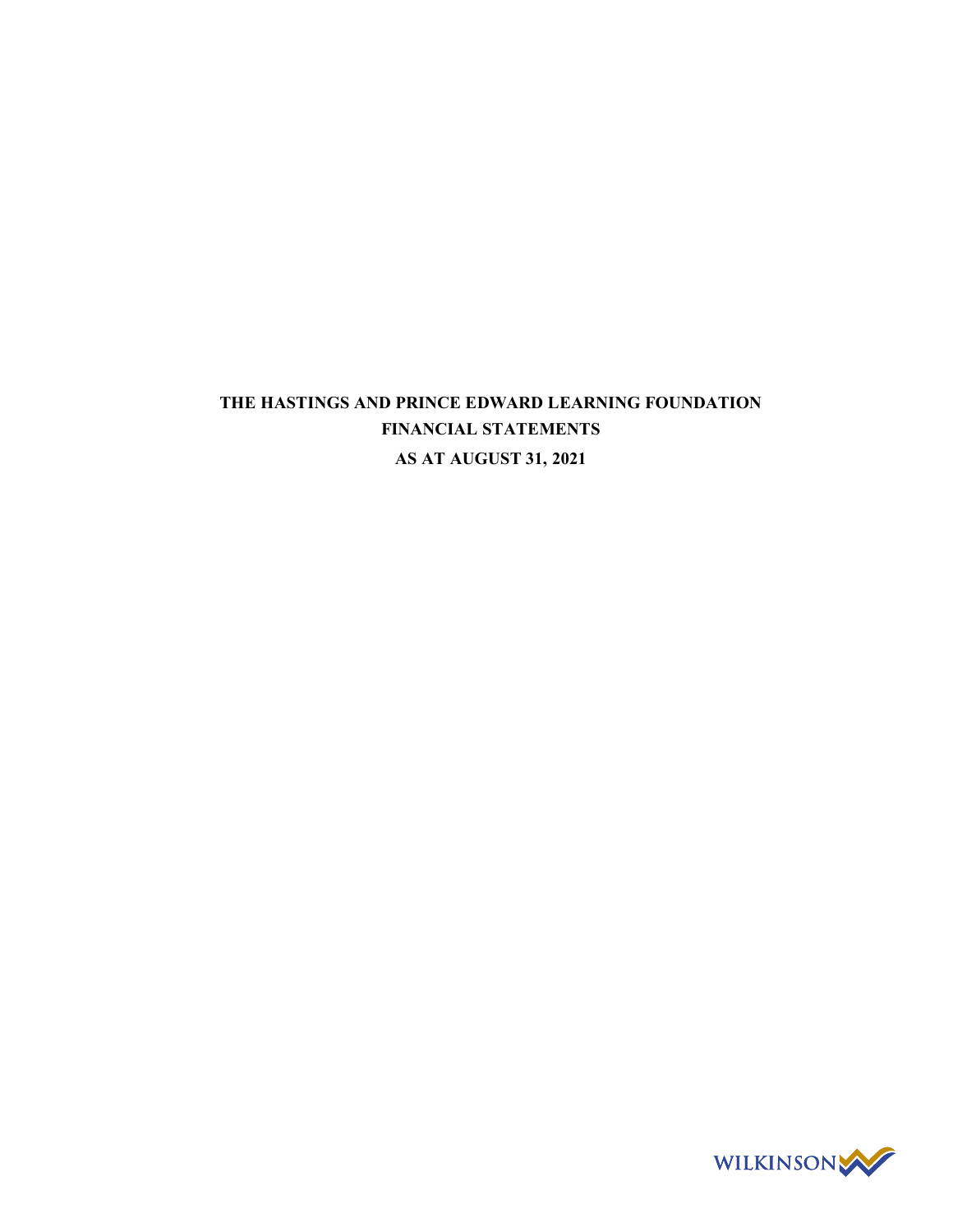# THE HASTINGS AND PRINCE EDWARD LEARNING FOUNDATION TABLE OF CONTENTS AS AT AUGUST 31, 2021

|                                              | Page     |
|----------------------------------------------|----------|
| <b>INDEPENDENT AUDITOR'S REPORT</b>          | $1 - 2$  |
| <b>FINANCIAL STATEMENTS</b>                  |          |
| <b>Statement of Financial Position</b>       | 3        |
| <b>Statement of Changes in Fund Balances</b> | 4        |
| <b>Statement of Operations</b>               | 5        |
| Statement of Cash Flows                      | 6        |
| Notes to Financial Statements                | $7 - 11$ |

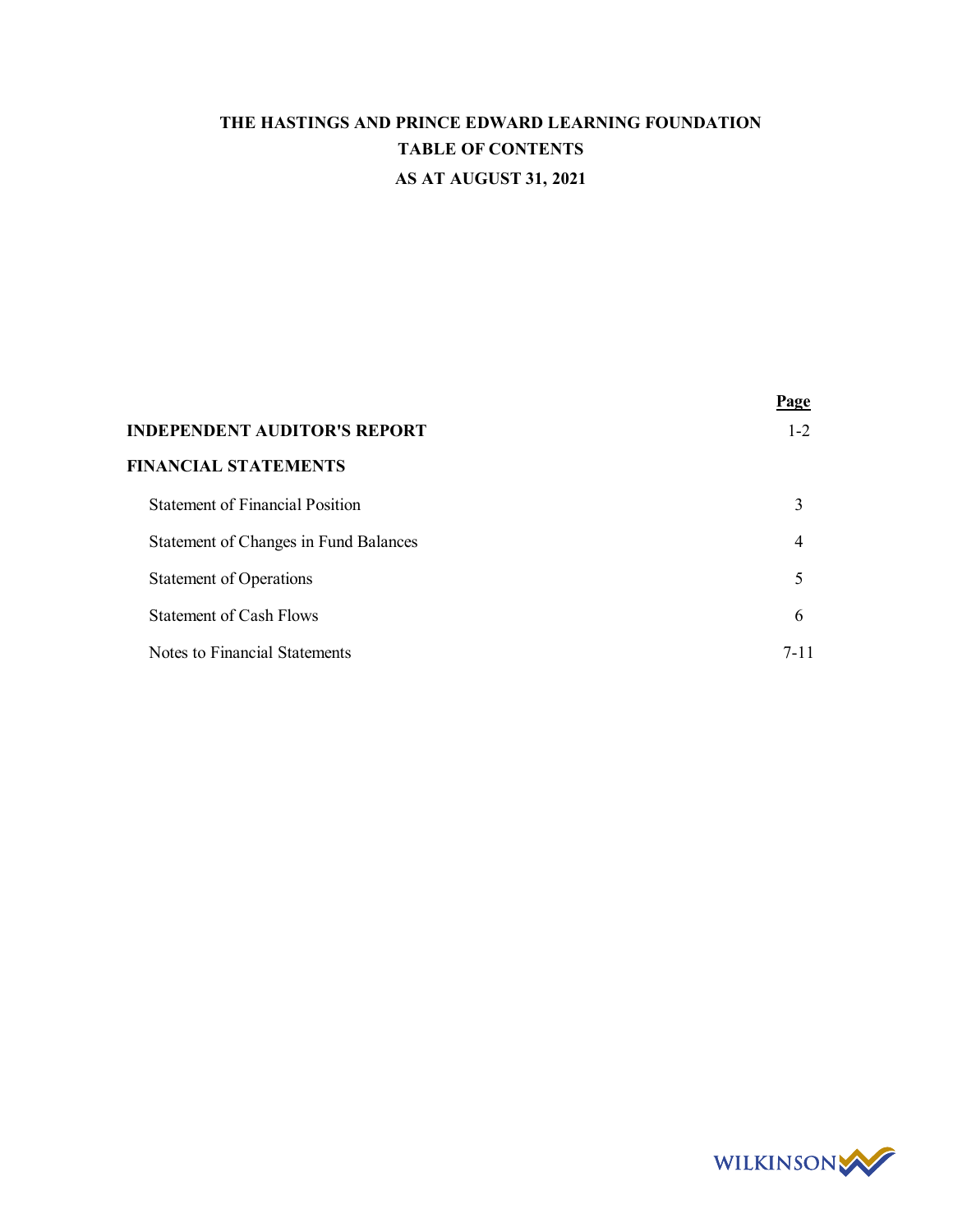

## INDEPENDENT AUDITOR'S REPORT

To the Board of Directors The Hastings and Prince Edward Learning Foundation

## Qualified Opinion

We have audited the financial statements of The Hastings and Prince Edward Learning Foundation (the Foundation), which comprise the statement of financial position as at August 31, 2021, and the statements of changes in fund balances, operations and cash flows for the year then ended, and notes to the financial statements, including a summary of significant accounting policies.

In our opinion, except for the possible effects of the matter described in the Basis for Qualified Opinion section of our report, the accompanying financial statements present fairly, in all material respects, the financial position of the Foundation as at August 31, 2021 and its results of operations and its cash flows for the year then ended in accordance with Canadian accounting standards for not-for-profit organizations.

## Basis for Qualified Opinion

In common with many charitable organizations, the Foundation derives revenue from donations, the completeness of which is not susceptible of satisfactory audit verification. Accordingly, our verification of these revenues was limited to the amounts recorded in the records of the Foundation and we were not able to determine whether, as at and for the years ended August 31, 2021 and August 30, 2020, any adjustments might be necessary to donations revenue, excess of revenues over expenditures, assets and fund balances.

We conducted our audit in accordance with Canadian generally accepted auditing standards. Our responsibilities under those standards are further described in the Auditor's Responsibilities for the Audit of the Financial Statements section of our report. We are independent of the Foundation in accordance with the ethical requirements that are relevant to our audit of the financial statements in Canada and we have fulfilled our other ethical responsibilities in accordance with these requirements. We believe that the audit evidence we have obtained is sufficient and appropriate to provide a basis for our qualified opinion.

## Responsibilities of Management and Those Charged with Governance for the Financial Statements

Management is responsible for the preparation and fair presentation of the financial statements in accordance with Canadian accounting standards for not-for-profit organizations and for such internal control as management determines is necessary to enable the preparation of financial statements that are free from material misstatement, whether due to fraud or error.

In preparing these financial statements, management is responsible for assessing the Foundation's ability to continue as a going concern, disclosing, as applicable, matters related to going concern and using the going concern basis of accounting unless management either intends to liquidate the Foundation, or to cease operations, or has no realistic alternative but to do so.

Those charged with governance are responsible for overseeing the Foundation's financial reporting process.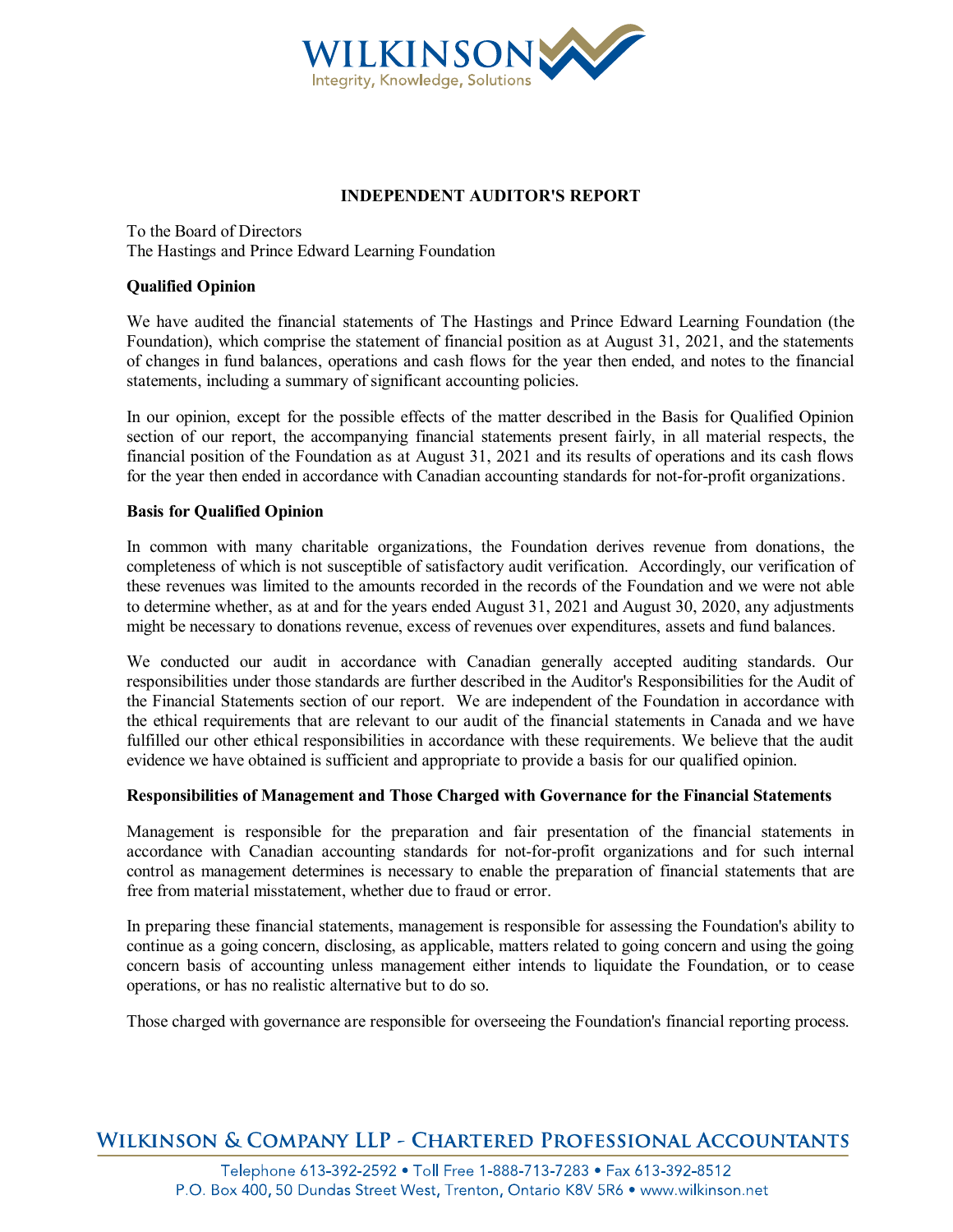## INDEPENDENT AUDITOR'S REPORT PAGE 2

#### Auditor's Responsibilities for the Audit of the Financial Statements

Our objectives are to obtain reasonable assurance about whether the financial statements as a whole are free from material misstatement, whether due to fraud or error, and to issue an auditor's report that includes our opinion. Reasonable assurance is a high level of assurance, but is not a guarantee that an audit conducted in accordance with Canadian generally accepted auditing standards will always detect a material misstatement when it exists. Misstatements can arise from fraud or error and are considered material if, individually or in the aggregate, they could reasonably be expected to influence the economic decisions of users taken on the basis of these financial statements.

As part of an audit in accordance with Canadian generally accepted auditing standards, we exercise professional judgment and maintain professional skepticism throughout the audit. We also:

- Identify and assess the risks of material misstatement of the financial statements, whether due to fraud or error, design and perform audit procedures responsive to those risks and obtain audit evidence that is sufficient and appropriate to provide a basis for our opinion. The risk of not detecting a material misstatement resulting from fraud is higher than for one resulting from error, as fraud may involve collusion, forgery, intentional omissions, misrepresentations, or the override of internal control.
- Obtain an understanding of internal control relevant to the audit in order to design audit procedures that are appropriate in the circumstances, but not for the purpose of expressing an opinion on the effectiveness of the Foundation's internal control.
- Evaluate the appropriateness of accounting policies used and the reasonableness of accounting estimates and related disclosures made by management.
- Conclude on the appropriateness of management's use of the going concern basis of accounting and, based on the audit evidence obtained, whether a material uncertainty exists related to events or conditions that may cast significant doubt on the Foundation's ability to continue as a going concern. If we conclude that a material uncertainty exists, we are required to draw attention in our auditor's report to the related disclosures in the financial statements or, if such disclosures are inadequate, to modify our opinion. Our conclusions are based on the audit evidence obtained up to the date of our auditor's report. However, future events or conditions may cause the Foundation to cease to continue as a going concern.
- Evaluate the overall presentation, structure and content of the financial statements, including the disclosures, and whether the financial statements represent the underlying transactions and events in a manner that achieves fair presentation.

We communicate with those charged with governance regarding, among other matters, the planned scope and timing of the audit and significant audit findings, including any significant deficiencies in internal control that we identify during our audit.

Williamson + Company

TRENTON, Canada Chartered Professional Accountants November 19, 2021 Licensed Public Accountants<br>WILKINSON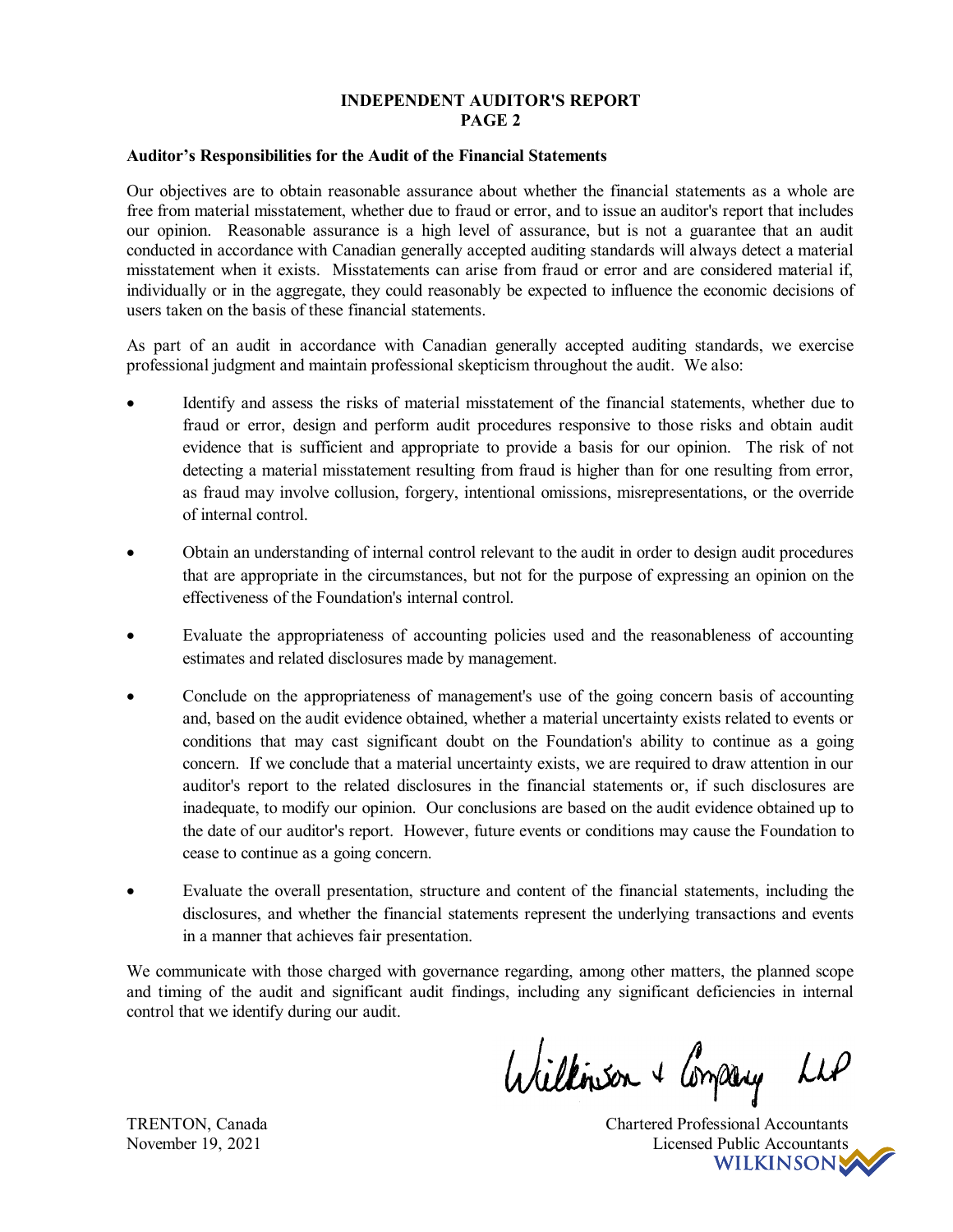# THE HASTINGS AND PRINCE EDWARD LEARNING FOUNDATION STATEMENT OF FINANCIAL POSITION AS AT AUGUST 31

|                                                                                                 | 2021<br>\$                                | 2020<br>\$                                   |
|-------------------------------------------------------------------------------------------------|-------------------------------------------|----------------------------------------------|
| <b>ASSETS</b>                                                                                   |                                           |                                              |
| <b>CURRENT</b>                                                                                  |                                           |                                              |
| Cash<br>Short-term investments - Note 3<br>Accounts receivable<br>Inventory - Note 4            | 1,082,093<br>1,075,390<br>22,041<br>8,189 | 613,157<br>1,034,779<br>13,500<br>8,189      |
|                                                                                                 | 2,187,713                                 | 1,669,625                                    |
| <b>LIABILITIES AND NET ASSETS</b>                                                               |                                           |                                              |
| <b>CURRENT</b>                                                                                  |                                           |                                              |
| Accounts payable and accrued liabilities<br>Due to HPEDSB - Note 5<br>Deferred revenue - Note 6 | 12,188<br>31,624<br>124,572               | 55,424<br>17,526<br>$\overline{\phantom{a}}$ |
|                                                                                                 | 168,384                                   | 72,950                                       |
| <b>FUND BALANCES</b>                                                                            | 2,019,329                                 | 1,596,675                                    |
|                                                                                                 | 2,187,713                                 | 1,669,625                                    |

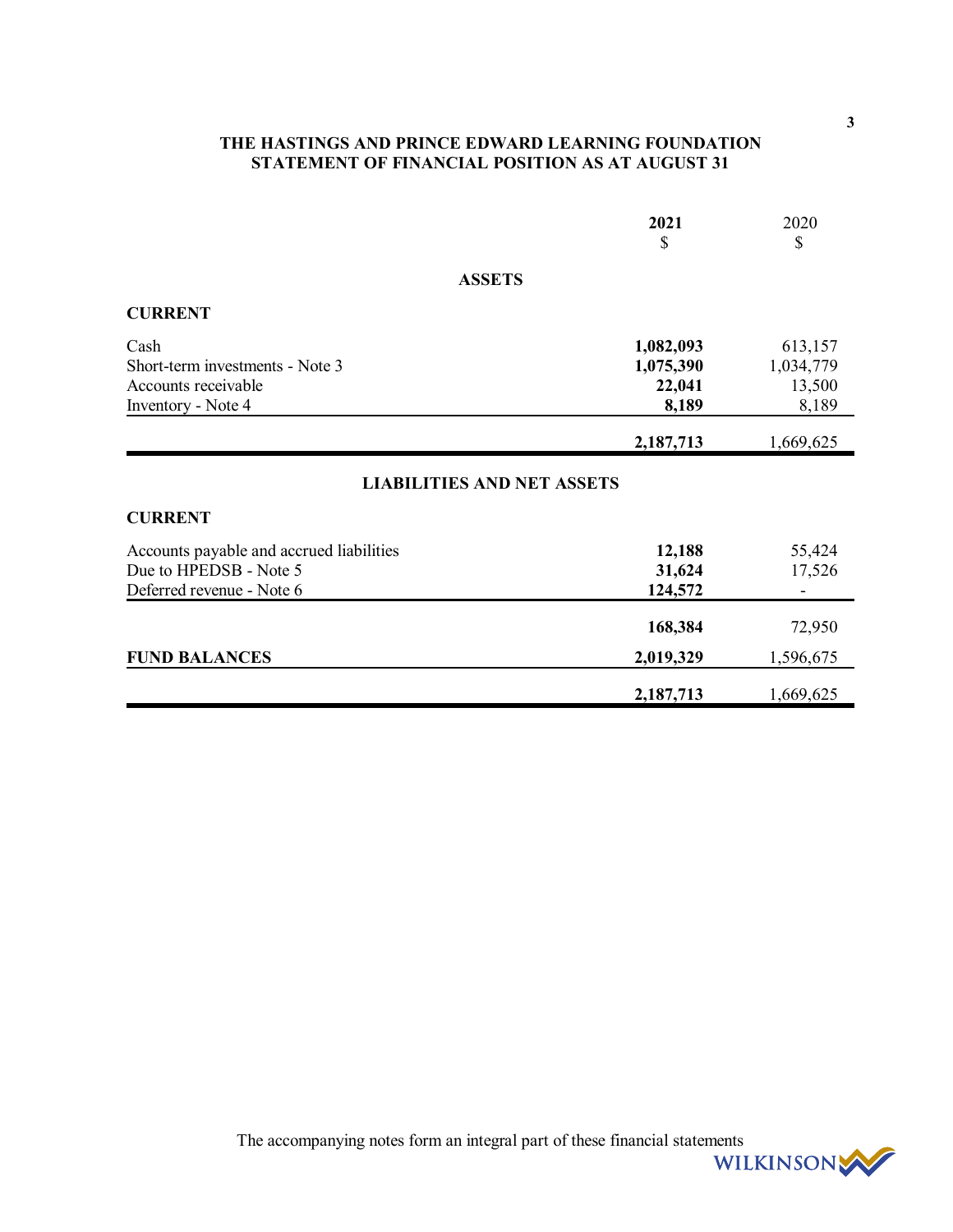# THE HASTINGS AND PRINCE EDWARD LEARNING FOUNDATION STATEMENT OF CHANGES IN FUND BALANCES FOR THE YEAR ENDED AUGUST 31

|                                                       | <b>Unrestricted</b><br>\$ | Lead<br>Agency<br>S<br>(Note 7) | <b>Restricted Donations</b><br>to Programs<br>(Note 8) | 2021<br><b>Total</b><br>\$ |
|-------------------------------------------------------|---------------------------|---------------------------------|--------------------------------------------------------|----------------------------|
| <b>BALANCE - BEGINNING OF YEAR</b>                    | 51,969                    | 94,471                          | 1,450,235                                              | 1,596,675                  |
| <b>EXCESS OF REVENUES OVER</b><br><b>EXPENDITURES</b> | 44,146                    | 1,124,813                       | (746,305)                                              | 422,654                    |
| <b>TRANSFERS</b>                                      |                           | (1,252,599)                     | 1,252,599                                              |                            |
| <b>BALANCE - END OF YEAR</b>                          | 96,115                    | (33,315)                        | 1,956,529                                              | 2,019,329                  |

|                                                       | Unrestricted<br>\$ | Lead<br>Agency<br>S<br>(Note 7) | <b>Restricted Donations</b><br>to Programs<br>(Note 8) | 2020<br>Total<br>\$ |
|-------------------------------------------------------|--------------------|---------------------------------|--------------------------------------------------------|---------------------|
| <b>BALANCE - BEGINNING OF YEAR</b>                    | 48,200             | 83,994                          | 1,407,322                                              | 1,539,516           |
| <b>EXCESS OF REVENUES OVER</b><br><b>EXPENDITURES</b> | 3,769              | 796,638                         | (743, 248)                                             | 57,159              |
| <b>TRANSFERS</b>                                      |                    | (786,161)                       | 786,161                                                |                     |
| <b>BALANCE - END OF YEAR</b>                          | 51,969             | 94,471                          | 1,450,235                                              | 1,596,675           |

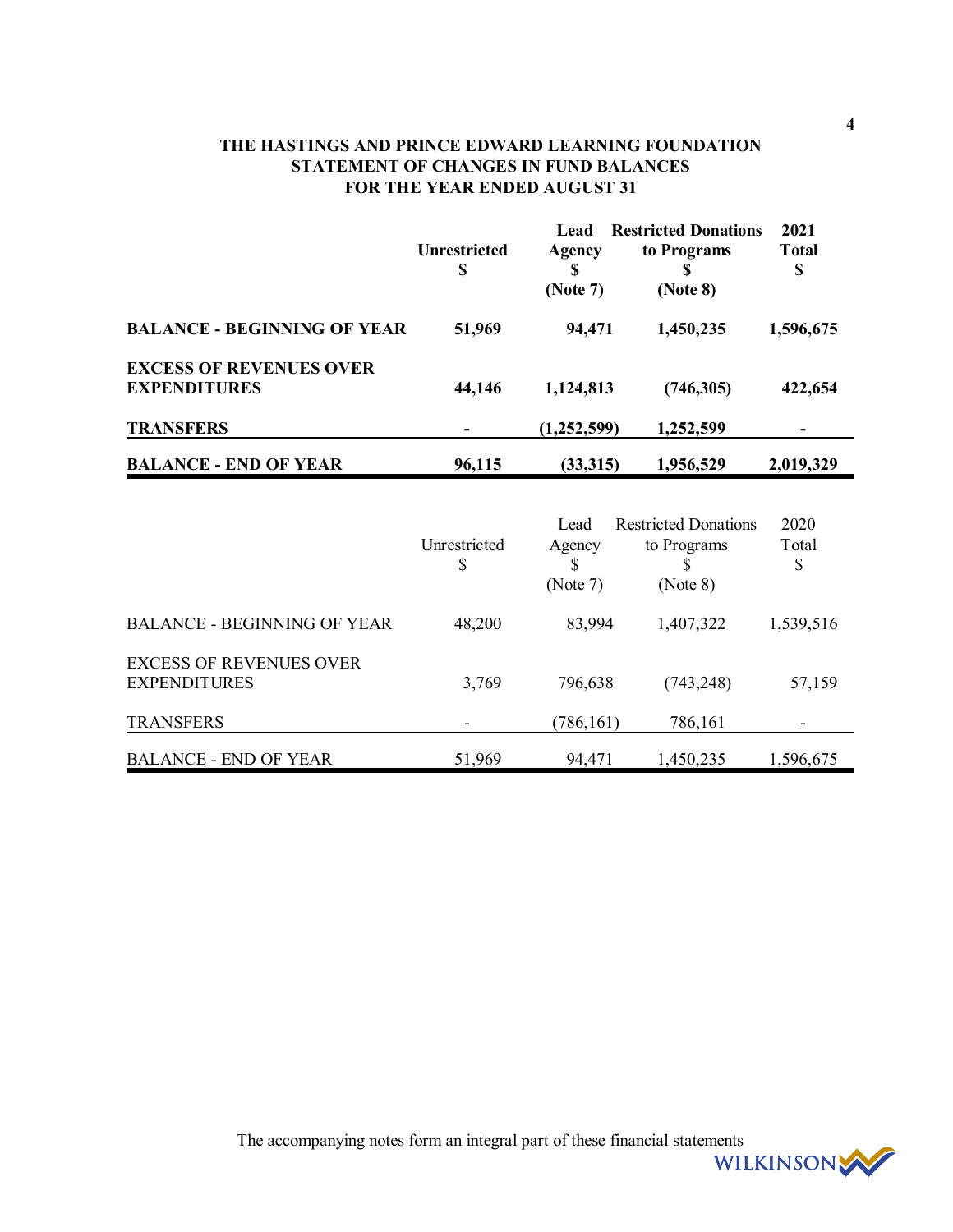# THE HASTINGS AND PRINCE EDWARD LEARNING FOUNDATION STATEMENT OF OPERATIONS FOR THE YEAR ENDED AUGUST 31

|                                                     | 2021      | 2020      |
|-----------------------------------------------------|-----------|-----------|
|                                                     | \$        | \$        |
| <b>REVENUE</b>                                      |           |           |
| Donations                                           | 671,105   | 627,503   |
| Fundraising                                         | 64,145    | 52,043    |
| Gifts-in-kind                                       | 145,715   | 33,766    |
| Investment income                                   | 44,757    | 34,193    |
| SNP - MCCSS - lead agency funds                     | 1,673,857 | 1,231,056 |
| SNP - BCC - lead agency funds                       | 266,075   | 213,761   |
|                                                     | 2,865,654 | 2,192,322 |
| <b>EXPENSES</b>                                     |           |           |
| Bank charges and interest                           | 2,227     | 1,703     |
| Fundraising                                         | 26,717    | 22,463    |
| Gifts-in-kind                                       | 145,715   | 33,766    |
| Memberships, insurance and professional development | 8,438     | 8,152     |
| Office                                              | 9,984     | 9,694     |
| Other                                               | 15,509    | 20,410    |
| Professional fees                                   | 12,031    | 10,984    |
| SNP and MCCSS lead agency programs                  | 707,166   | 471,787   |
| Support to students and enhanced programs           |           |           |
| Food for learning program                           | 1,224,496 | 1,094,401 |
| Restricted donations to schools                     | 77,564    | 104,143   |
| Student Emergency fund                              | 55,185    | 157,802   |
| Wages and salaries                                  | 157,968   | 199,858   |
|                                                     | 2,443,000 | 2,135,163 |
| <b>EXCESS OF REVENUES OVER EXPENDITURES</b>         | 422,654   | 57,159    |

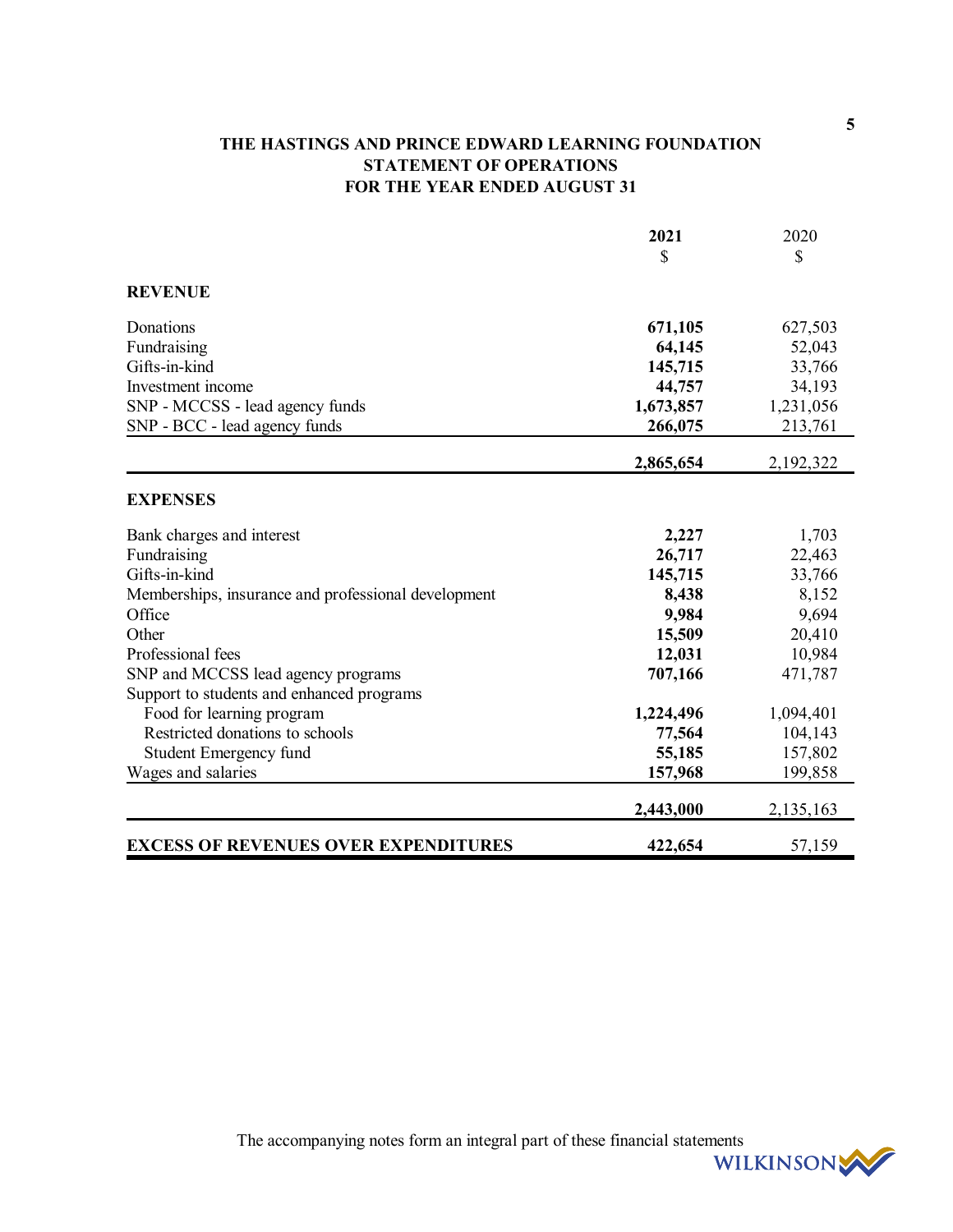# THE HASTINGS AND PRINCE EDWARD LEARNING FOUNDATION STATEMENT OF CASH FLOWS FOR THE YEAR ENDED AUGUST 31

|                                                                                | 2021<br>\$ | 2020<br>\$ |
|--------------------------------------------------------------------------------|------------|------------|
| <b>OPERATING ACTIVITIES</b>                                                    |            |            |
| Excess of revenues over expenditures                                           | 422,654    | 57,159     |
| Adjustments for:                                                               |            | 13,800     |
| Decrease (increase) in accounts receivable<br>Increase in inventory            | (8,541)    | (8,189)    |
| Increase (decrease) in accounts payable and accrued liabilities                | (29, 138)  | 13,712     |
| Increase in deferred revenue                                                   | 124,572    |            |
| <b>CASH FLOWS PROVIDED FROM OPERATING ACTIVITIES</b>                           | 509,547    | 76,482     |
| NET INCREASE (DECREASE) IN CASH AND SHORT-<br><b>TERM INVESTMENTS FOR YEAR</b> | 509,547    | 76,482     |
| <b>CASH AND SHORT-TERM INVESTMENTS -</b><br><b>BEGINNING OF YEAR</b>           | 1,647,936  | 1,571,454  |
| CASH AND SHORT-TERM INVESTMENTS - END OF YEAR                                  | 2,157,483  | 1,647,936  |
| <b>REPRESENTED BY:</b>                                                         |            |            |
| Cash                                                                           | 1,082,093  | 613,157    |
| Short-term investments                                                         | 1,075,390  | 1,034,779  |
|                                                                                | 2,157,483  | 1,647,936  |

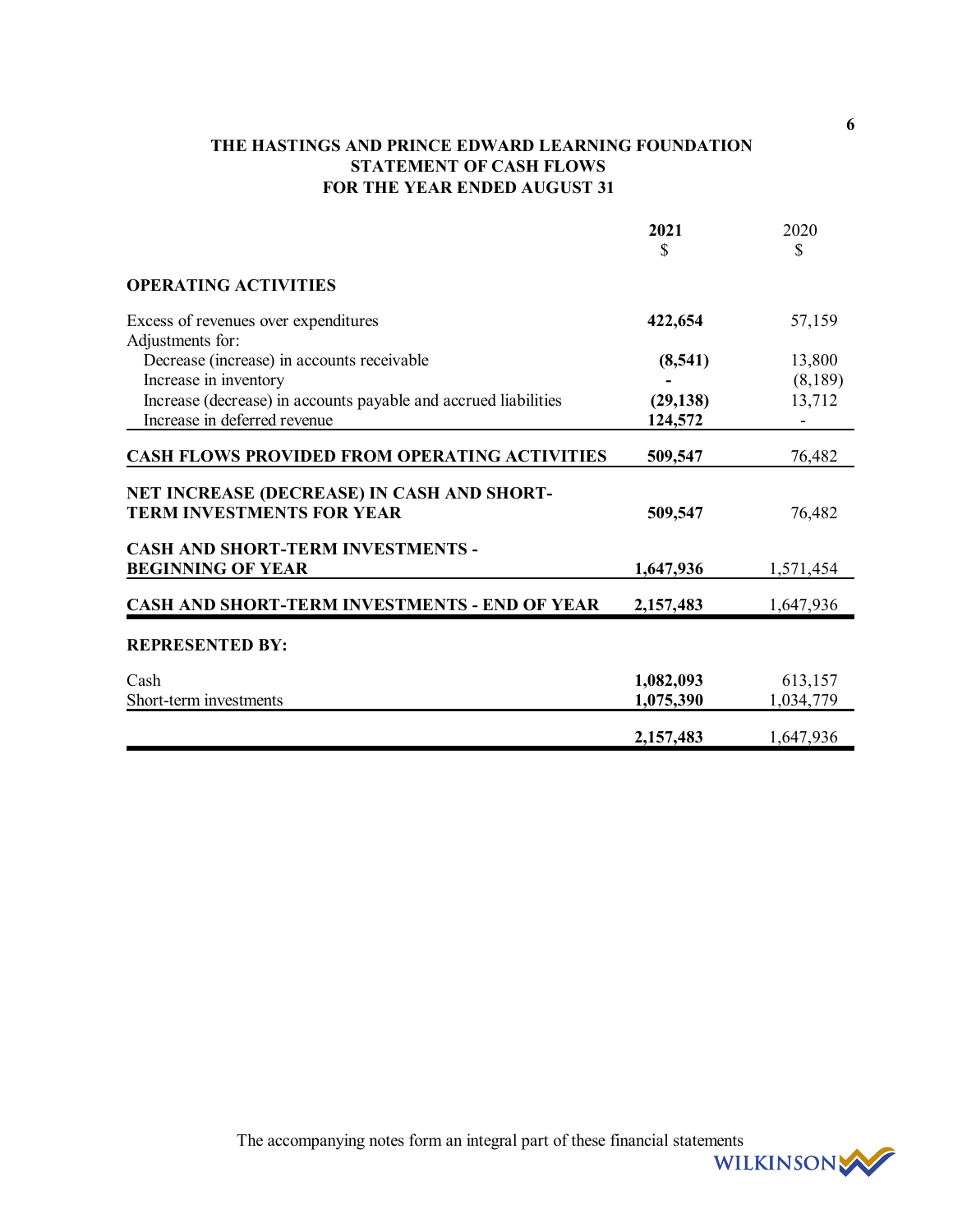## 1. PURPOSE OF THE ORGANIZATION

The Hastings and Prince Edward Learning Foundation is the registered charitable foundation established by The Hastings and Prince Edward District School Board. The vision of The Hastings and Prince Edward Learning Foundation is to fundraise to provide programs and services that help students overcome barriers and succeed in school. The mission of The Learning Foundation; All students have the support needed to realize well-being and success. The Hastings and Prince Edward Learning Foundation is a registered charity under the Income Tax Act.

## 2. ACCOUNTING POLICIES

The following summary of significant accounting policies is set forth to facilitate the understanding of these financial statements:

#### (a) Basis of Accounting

These financial statements are prepared in accordance with Canadian Accounting Standards for Not-for-Profit Organizations.

#### (b) Fund Accounting

In order to ensure observance of the limitations and restrictions placed on the use of resources available to the Foundation, the accounts of the Foundation are maintained in accordance with the principles of fund accounting. Accordingly, resources are classified for accounting and reporting purposes into funds. These funds are held in accordance with the objectives specified by the donors or in accordance with directives issued by the Board. Transfers between the funds are made when it is considered appropriate and authorized by the Board.

To meet the objectives of financial reporting and stewardship over assets, certain inter-fund transfers are necessary to ensure appropriate allocation of assets and liabilities to the respective funds. These inter-fund transfers are reported on the Statement of Changes in Fund Balances and Operations.

See Notes 7 and 8 for a more detailed description of these funds and their balances.

#### (c) Tangible Capital assets

Tangible capital assets are stated at acquisition cost. Gains or losses on the disposal of individual assets are recognized in earnings in the year of disposal. Currently, there are no capital assets to be reported on the Statement of Financial Position.

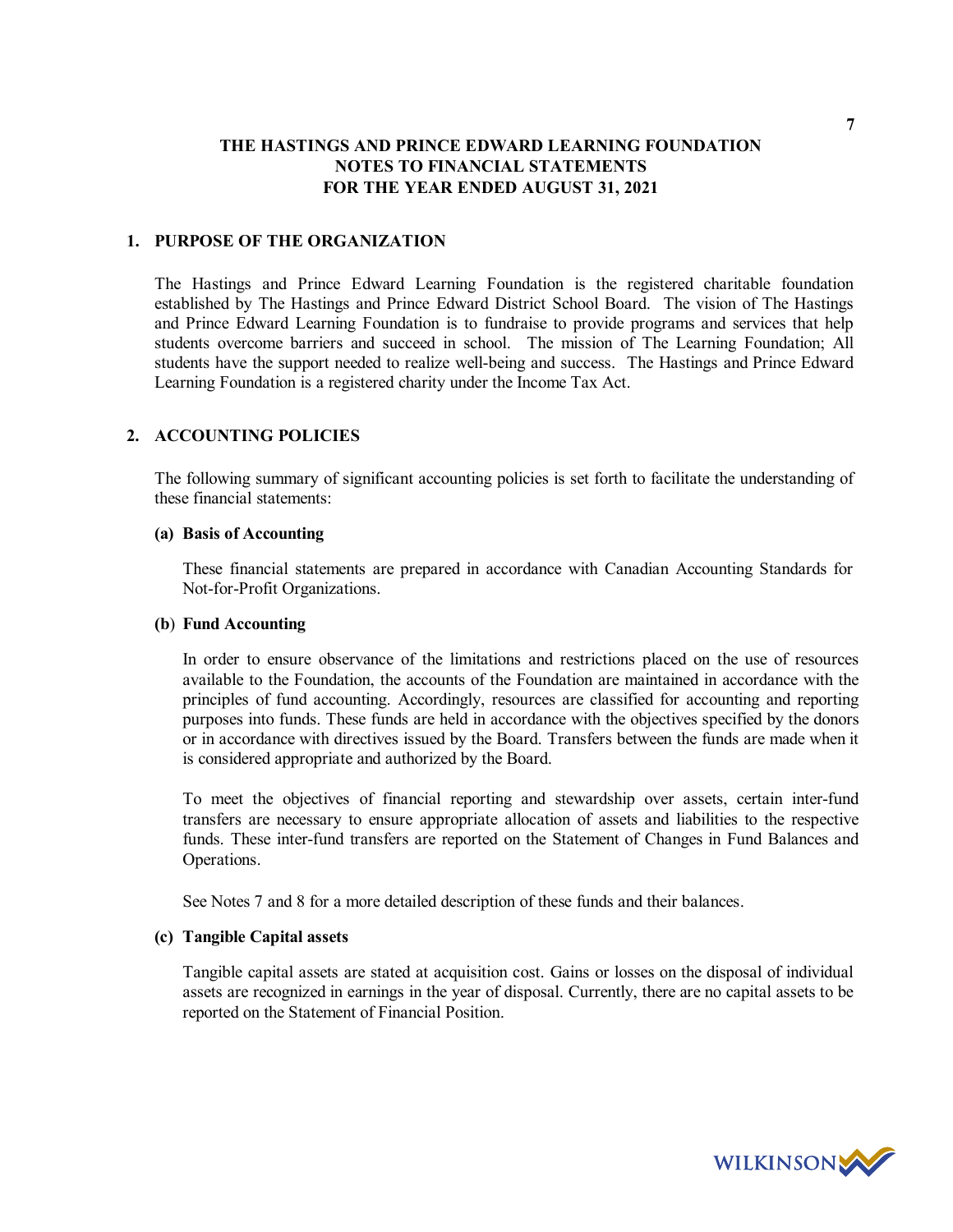## 2. ACCOUNTING POLICIES - (Cont'd)

#### (d) Financial Instruments

## (i) Measurement of Financial Instruments

The Foundation initially measures its financial assets and liabilities at fair value adjusted by, in the case of financial instruments that will not be measured subsequently at fair value, the amount of transaction costs directly attributable to the instrument.

The Foundation subsequently measures all its financial assets and financial liabilities at amortized cost except for equities quoted in an active market, which are subsequently measured at fair value. Changes in fair value are recognized in income.

Financial assets measured at fair value includes cash and short-term investments

Financial assets measured at amortized cost includes accounts receivable.

There are no financial liabilities measured at fair value.

Financial liabilities measured at amortized cost include accounts payable, and due to HPEDSB.

## (ii) Impairment

Financial assets measured at amortized cost are tested for impairment when there are indicators of possible impairment. When a significant adverse change has occurred during the period in the expected timing or amount of future cash flows from the financial asset or group of assets, a write-down is recorded in net income. When events occurring after the impairment confirm that a reversal is necessary, the reversal is recognized in net income up to the impairment amount previously recognized.

#### (e) Donations

The Foundation follows the restricted fund method of accounting for contributions. Donations are recognized as revenue in the year received.

#### (f) Income Taxes

The Foundation has been registered with the Canada Revenue Agency as a charitable public foundation, and accordingly, is exempt from income taxes provided it disburses its available funds as set out under the requirements of The Income Tax Act.

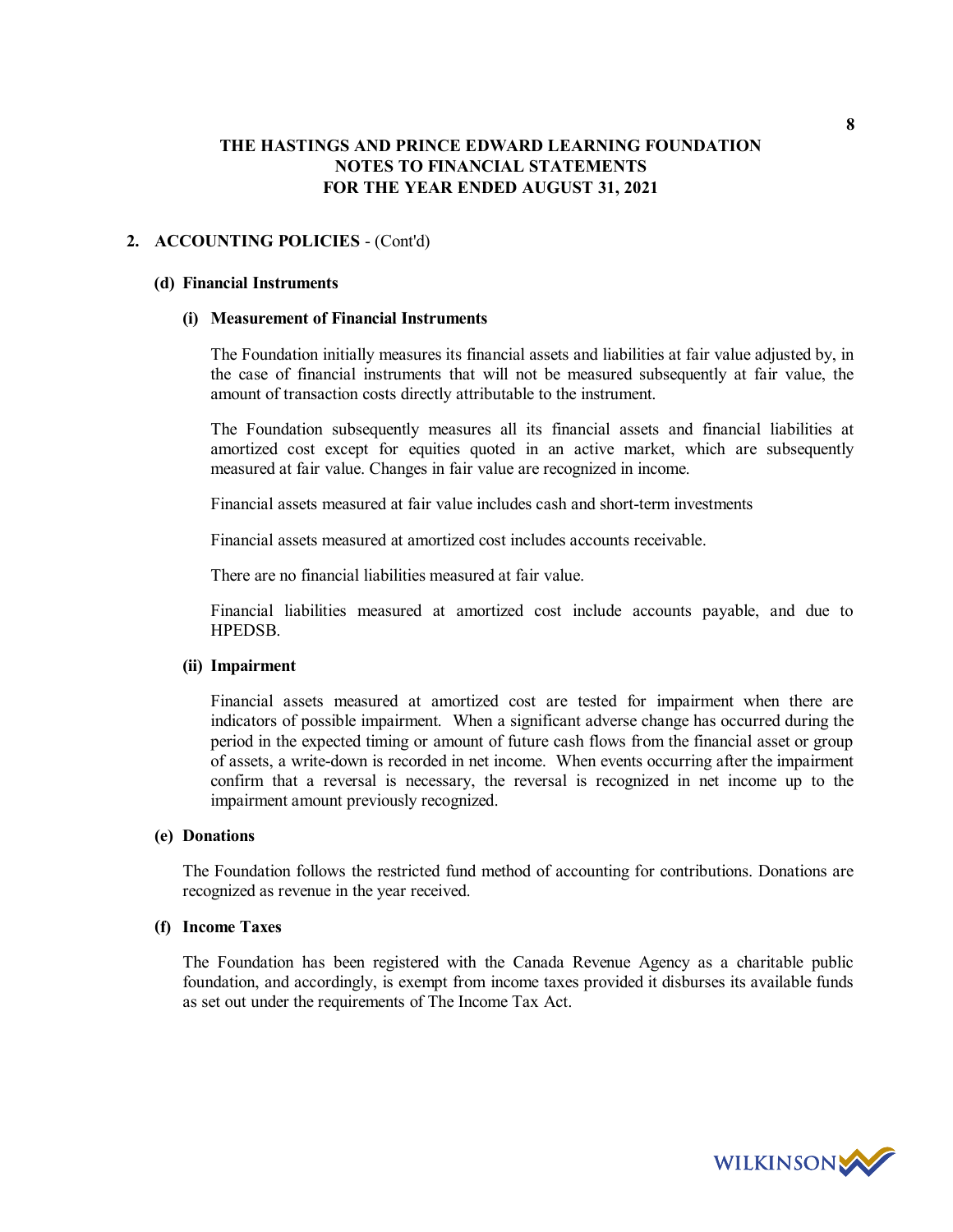## 2. ACCOUNTING POLICIES - (Cont'd)

#### (g) Pledges

The amount of any such pledges to donate funds to the Foundation is not included in revenue until the amount to be received can be reasonably estimated and collection is reasonably assured.

#### (h) Contributed Goods and Services

A number of volunteers contribute a significant amount of their time each year to the Foundation. In addition, donations of food and supplies are received. Because of the difficulty of determining the fair value of contributed goods and services, they are not recognized in these financial statements. Where the fair value of contributed goods is readily determinable, the fair value of the contributed goods is recognized in the financial statements as a gift in kind.

#### (i) Cash and Equivalents

Cash and equivalents consist of cash on deposit and money market instruments.

#### (j) Inventory

Inventory is measured at the lower of cost and net realizable value, with cost measured on a firstin, first-out basis. Cost is measured as purchase price of the items. Net realizable value is the value of the good if disposed.

#### 3. SHORT-TERM INVESTMENTS

At August 31, 2021, the Foundation had \$1,075,390 (2020 - \$1,034,779) in short-term investments consisting of mutual funds and seventeen Guaranteed Investment Certificates bearing interest at varying rates ranging from 0.75% to 3.22% with varying maturity dates. The investments are recorded at their fair market value.

#### 4. INVENTORY

Inventory consists of shirts and ties held at year-end for the Prom Project. The 2021 Prom Project event did not take place due to COVID-19.

## 5. RELATED PARTY TRANSACTIONS

The Hastings and Prince Edward District School Board provides the use of its premises to the Foundation without receiving consideration in exchange.



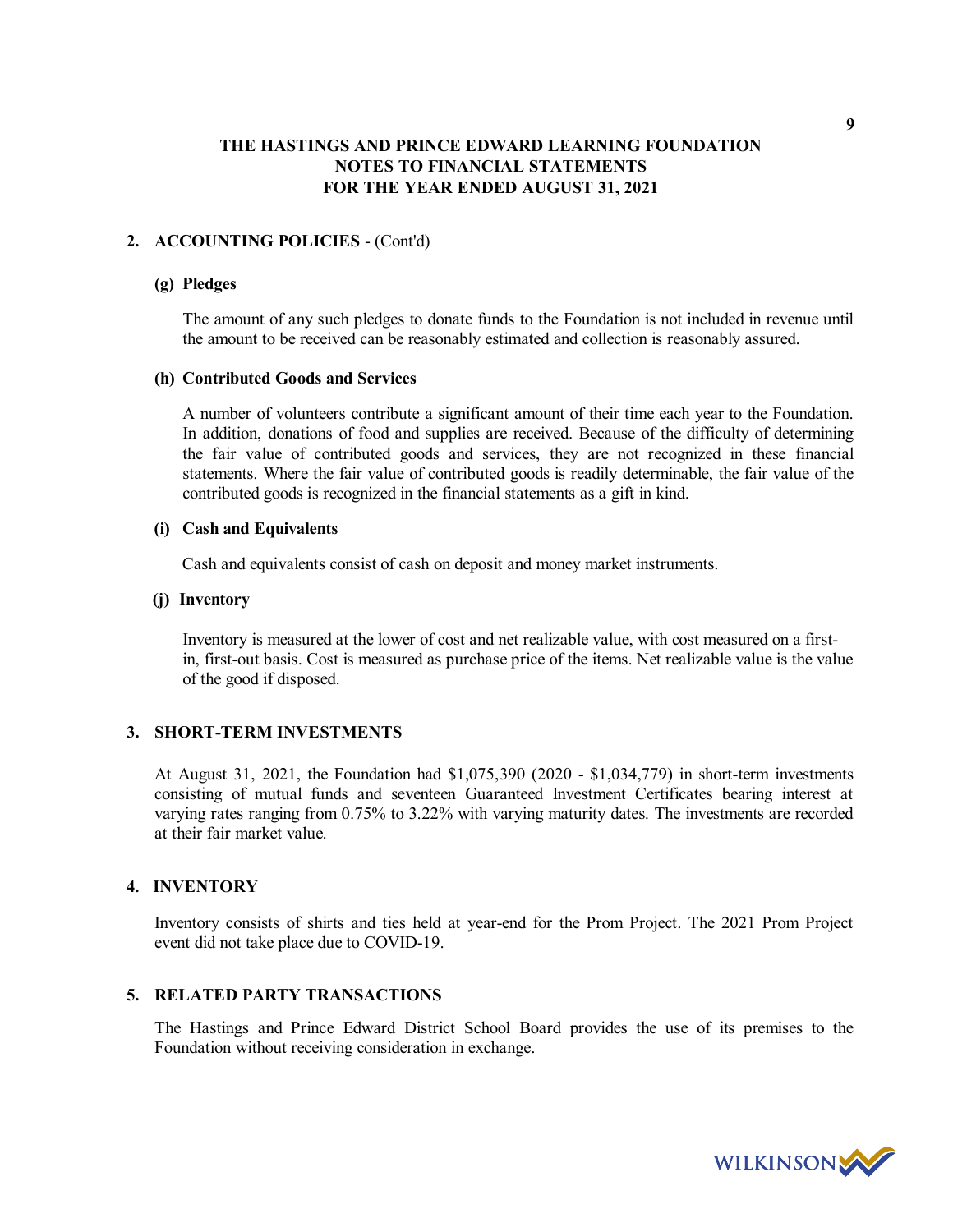## 5. RELATED PARTY TRANSACTIONS - (Cont'd)

The Hastings and Prince Edward School Board pays the remuneration of the Executive Director of the Foundation. The amount of remuneration paid by the Hastings and Prince Edward District School Board is not reflected in the financial statements of the Foundation.

The Hastings and Prince Edward District School Board also provides accounting services without receiving consideration in exchange.

School program based fundraising requiring charitable receipts flows through the Foundation and back to the schools.

#### 6. DEFERRED REVENUE

Deferred revenue consists of unspent funding received from the Breakfast Club of Canada. The funding is intended to be invested in the student nutrition programs and to help minimize the long-term impacts of the COVID-19 crisis on student nutrition.

#### 7. LEAD AGENCY FUNDS

The Foundation receives funding from the Ministry of Children, Community and Social Services (MCCSS) which flows through the Foundation to the partnership groups disclosed in Note 1.

#### 8. RESTRICTED DONATIONS TO PROGRAMS

Donors have the option of directing their donations to support specific programs run by the Foundation. These programs and their respective fund balances as at August 31, 2021 include:

|                               |           | Revenues     |           |           |
|-------------------------------|-----------|--------------|-----------|-----------|
|                               | Opening   | over         | Interfund | Ending    |
|                               | balance   | expenditures | Transfers | balance   |
|                               | S         | S            | S         | S         |
| Food for Learning Program     | 739,138   | (539, 468)   | 801,060   | 1,000,730 |
| Project Enhancement Fund      | 44,019    |              |           | 44,019    |
| Science and Technology Fund   | 110,609   |              |           | 110,609   |
| <b>Student Emergency Fund</b> | 457,865   | 117,617      |           | 575,482   |
| Food for Thought Fund         | 91,965    | (326, 827)   | 451,539   | 216,677   |
| Good Backpack Program         | 6,639     | 2,373        |           | 9,012     |
|                               |           |              |           |           |
|                               | 1,450,235 | (746, 305)   | 1,252,599 | 1,956,529 |

Food for Learning and Food for Thought also receive funding from MCCSS. The ending fund balances above do not include any MCCSS funding.